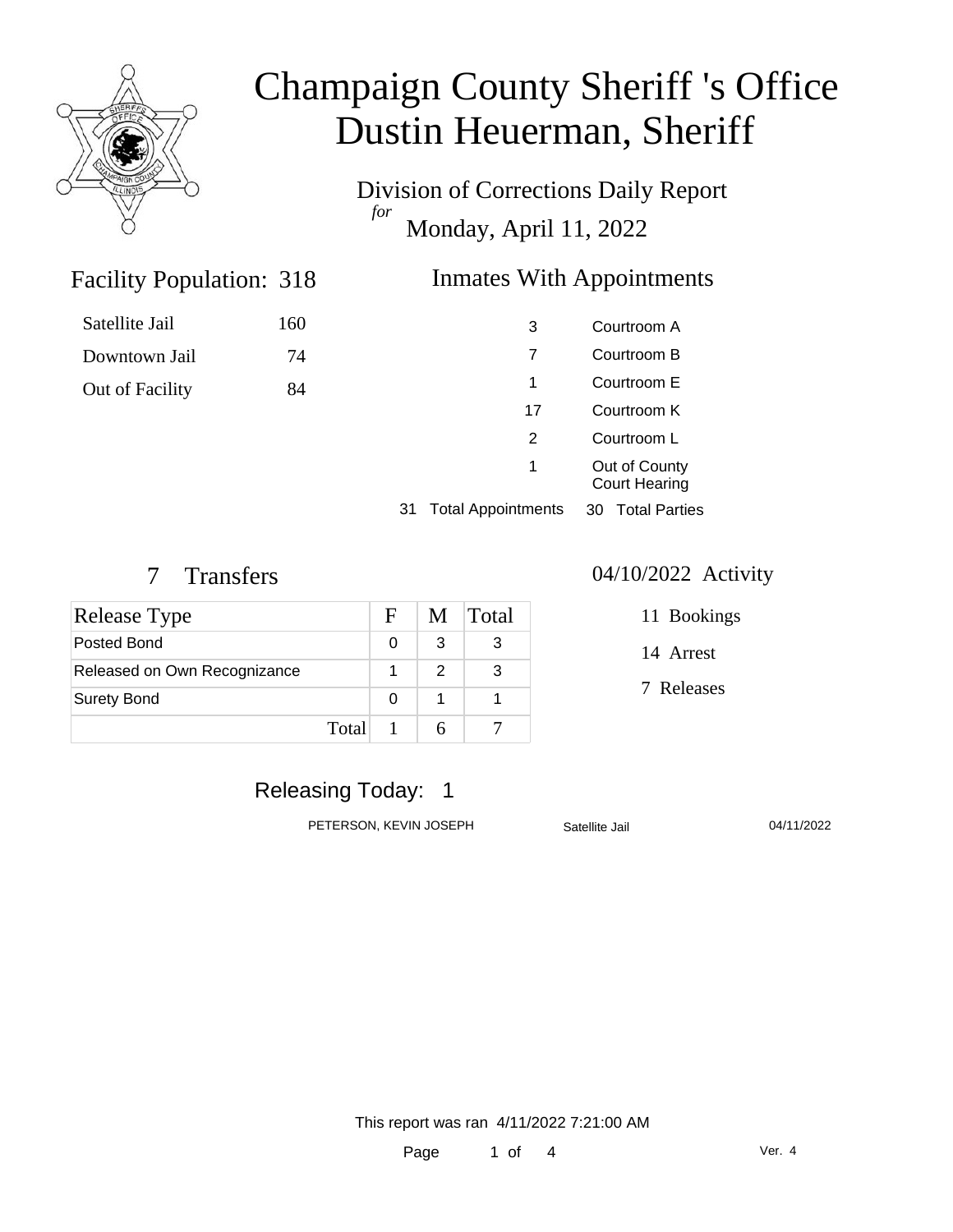

Division of Corrections Daily Report *for* Monday, April 11, 2022

#### Custody Status Count

- Electronic Home Dentention 14
	- Felony Arraignment 21
		- Felony Other 2
	- Felony Pre-Sentence 7
		- Felony Pre-Trial 227
	- Felony Pre-Trial DUI 6
	- Felony Sentenced CCSO 5
	- Felony Sentenced IDOC 23
		- Hold Other 1
	- Misdemeanor Arraignment 4
		- Misdemeanor Pre-Trial 4
- Misdemeanor Sentenced CCSO 1
	- Petition to Revoke 1
	- Remanded to DHS 2
		- Total 318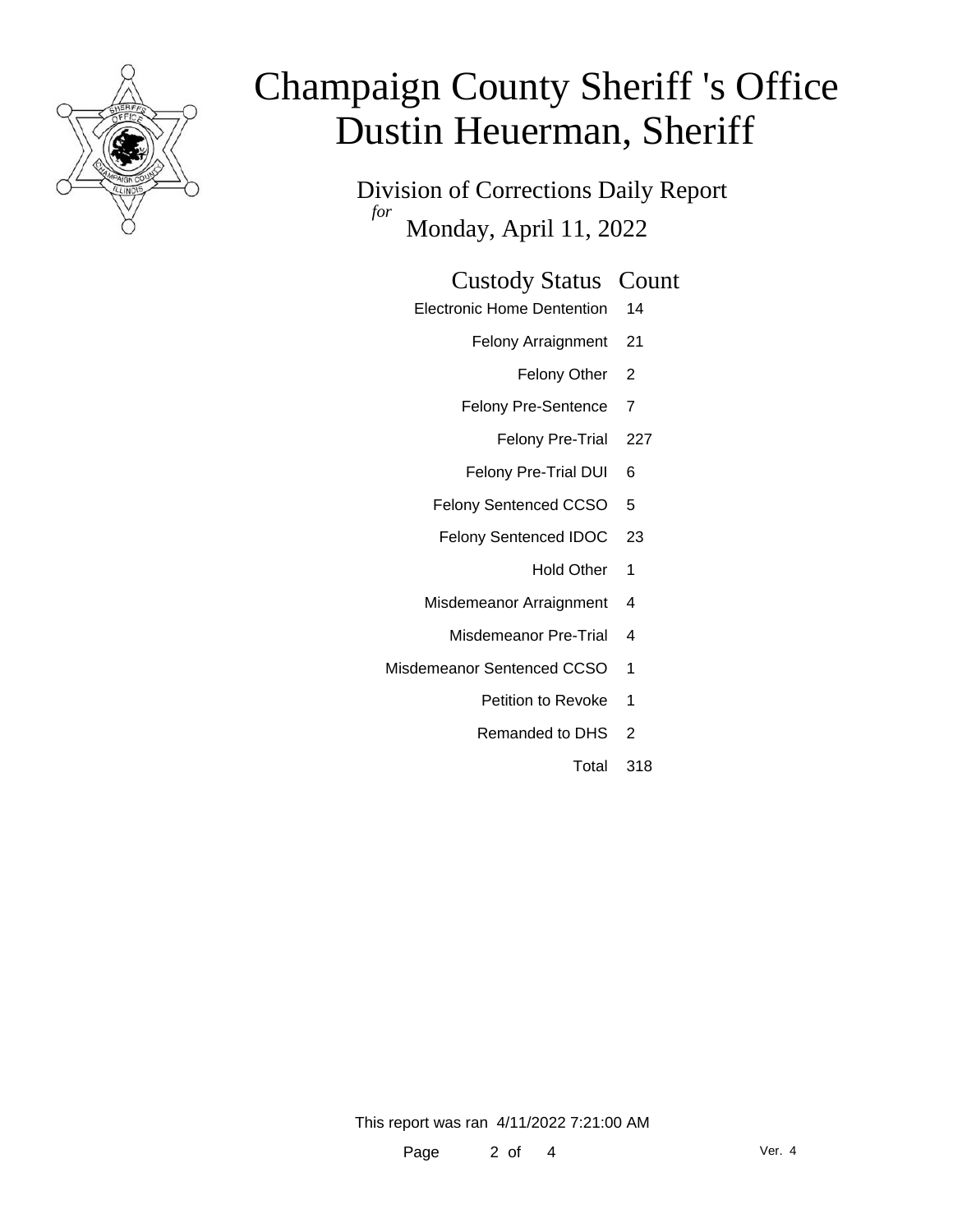

Division of Corrections Daily Report *for* Monday, April 11, 2022

# Inmates With Appointments

| <b>Jailing Party Name</b>               | Location                       | Number of Records / Node |
|-----------------------------------------|--------------------------------|--------------------------|
| BARBER, ANDREW LATWAIN                  | Courtroom K                    | 1 / Satellite Jail       |
| <b>BARNES, TRINITY N NICOLE</b>         | Courtroom K                    | 1 / Satellite Jail       |
| BENJAMIN, CLARENCE HAFIZ EL             | Courtroom K                    | 1 / Satellite Jail       |
| <b>BROWN, DANTE MAURICE</b>             | Courtroom B                    | 1 / Satellite Jail       |
| BROWN, JAVON SHANTEZ                    | Courtroom B                    | 1 / Downtown Jail        |
| BURWELL, RODKEEM OMEN                   | Courtroom K                    | 1 / Satellite Jail       |
| CARPENTER-MOORE, JOSEPH CARL,<br>Junior | Courtroom B                    | 1 / Satellite Jail       |
| CATHEY, THOMAS EARL                     | Courtroom K                    | 1 / Satellite Jail       |
|                                         | Courtroom L                    | 1 / Satellite Jail       |
| CHAPPLE, MEYALE BIANCO                  | Courtroom K                    | 1 / Satellite Jail       |
| CRISTOBAL-MATEO, CRISTOBAL              | Courtroom A                    | 1 / Satellite Jail       |
| CUEVAS, ELIEZER JOEL                    | Courtroom K                    | 1 / Satellite Jail       |
| DILLARD, WILDON JEROME                  | Courtroom K                    | 1 / Satellite Jail       |
| DOMINGO-CASTANEDA, FRANCISCO            | Courtroom E                    | 1 / Downtown Jail        |
| ESQUIVEL, JAQUELINE ELAINE              | Courtroom K                    | 1 / Satellite Jail       |
| FRANKLIN, MICHAEL ANDRAE                | Courtroom K                    | 1 / Satellite Jail       |
| FREEMAN, DANTE                          | Courtroom K                    | 1 / Satellite Jail       |
| GONZALEZ, CARLOS GERARDO                | Courtroom K                    | 1 / Satellite Jail       |
| JOHNSON, BRENTON ZAE                    | Courtroom A                    | 1 / Out of Facility      |
| LAWS, WILLIAM ZARAK, Third              | Courtroom B                    | 1 / Satellite Jail       |
| LEMONS, NATHANIEL LAVERN                | Courtroom K                    | 1 / Satellite Jail       |
| MILES, ANTHONY MARCUS JERALE            | Courtroom K                    | 1 / Satellite Jail       |
| MOLINA, PABLO DAMIEN                    | Courtroom K                    | 1 / Satellite Jail       |
| NIKOLAEV, YEVGENIY                      | Out of County Court<br>Hearing | 1 / Out of Facility      |
| PETERSON, KEVIN JOSEPH                  | Courtroom B                    | 1 / Satellite Jail       |